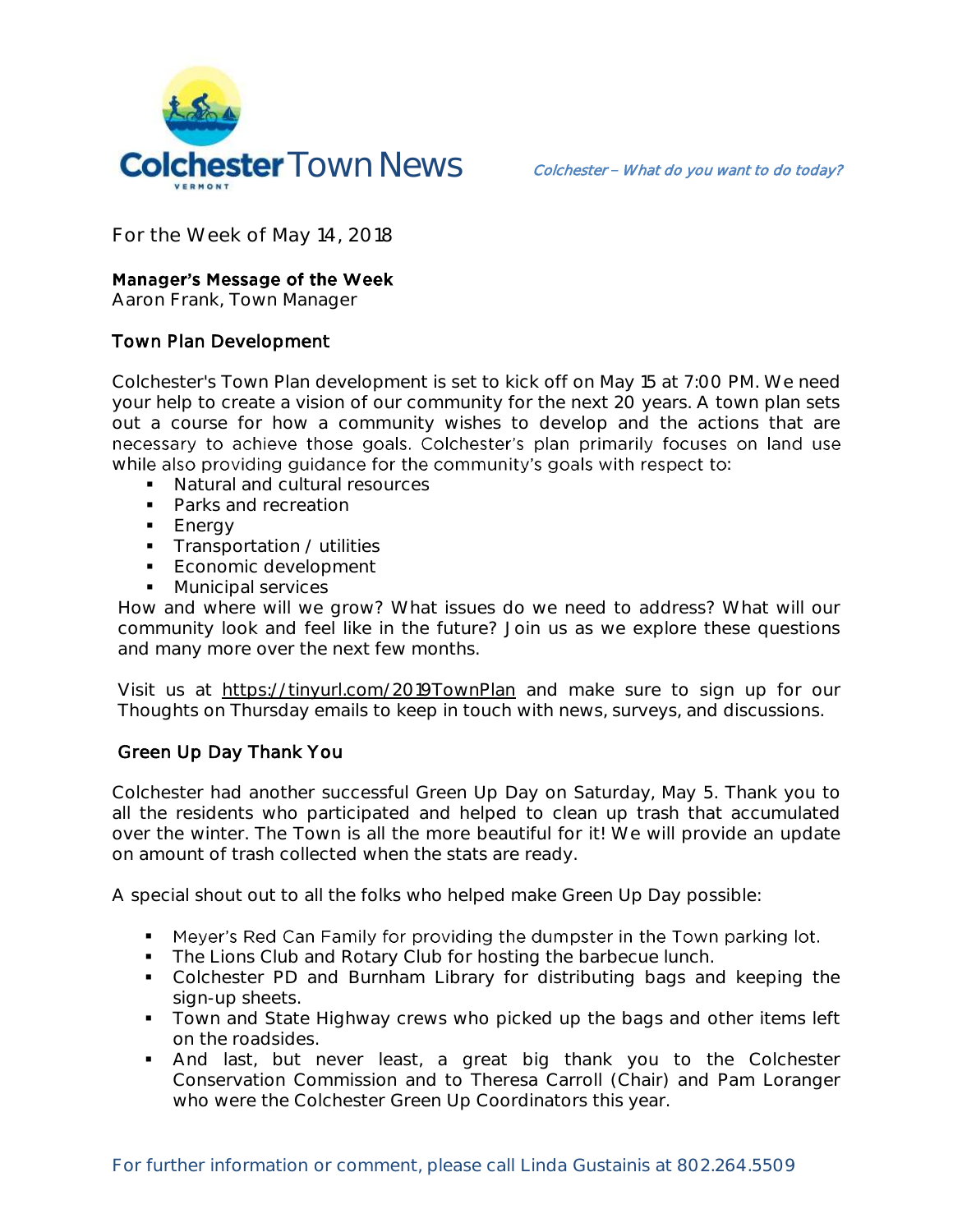

For more about the Town Manager's Office visit http://colchesteryt.gov/manager or call (802) 264-5509.

**Police Department Jennifer Morrison, Police Chief** 

This week is National Police Week. It is a time to pay special recognition to those law enforcement officers who have lost their lives in the line of duty for the safety and protection of others. The National Law Enforcement Officers' Memorial in Washington D.C. features two curving, 304-foot-long blue-gray marble walls. In 2017 we add 135 names to the wall where over 21,500 names of other heroes are inscribed. Some of these officers were murdered, some died in car crashes, drownings, falls, explosions and every possible manner you can imagine. While their cause of death may vary, one thing is consistent across every duty-related death: he or she died for us; for our communities and our nation. May their sacrifice - and that of their families - never be forgotten. Sadly, there were also 24 Police K-9s that died in the line of duty in 2017.

While we honor those who are being recognized for line of duty deaths - I'd also like to point out that approximately 130 active duty officers commit suicide annually. This does not include the many retired or former officers who similarly choose to end their own lives. I bring this up simply to highlight the toll this job can take on those who serve and to let the Colchester community know that we take officer wellness seriously at CPD; we talk openly about employee mental wellness and suicide prevention. More about that in a future newsletter.

In cheerier news - CPD recruit Officer Meghan Duell is expected to graduate from basic training at the Vermont Police Academy in two weeks. She will have four more weeks of certifications and training before returning to CPD for 14 weeks of field training.

May 5th was another successful Touch a Truck Day and we had an opportunity to interact with many Colchester residents and visitors. We love every chance we can get to see the public outside the scope of an enforcement action.

Our Marine Division will be in full swing by the end of this week. Expect to see Cpl.<br>"Marine Mike" Akerlind and his sidekick, Detective Wyskiel, out on the water whenever possible!

For more about Colchester Police Department visit<http://colchestervt.gov/police> or call (802) 264-5556 (non-emergency).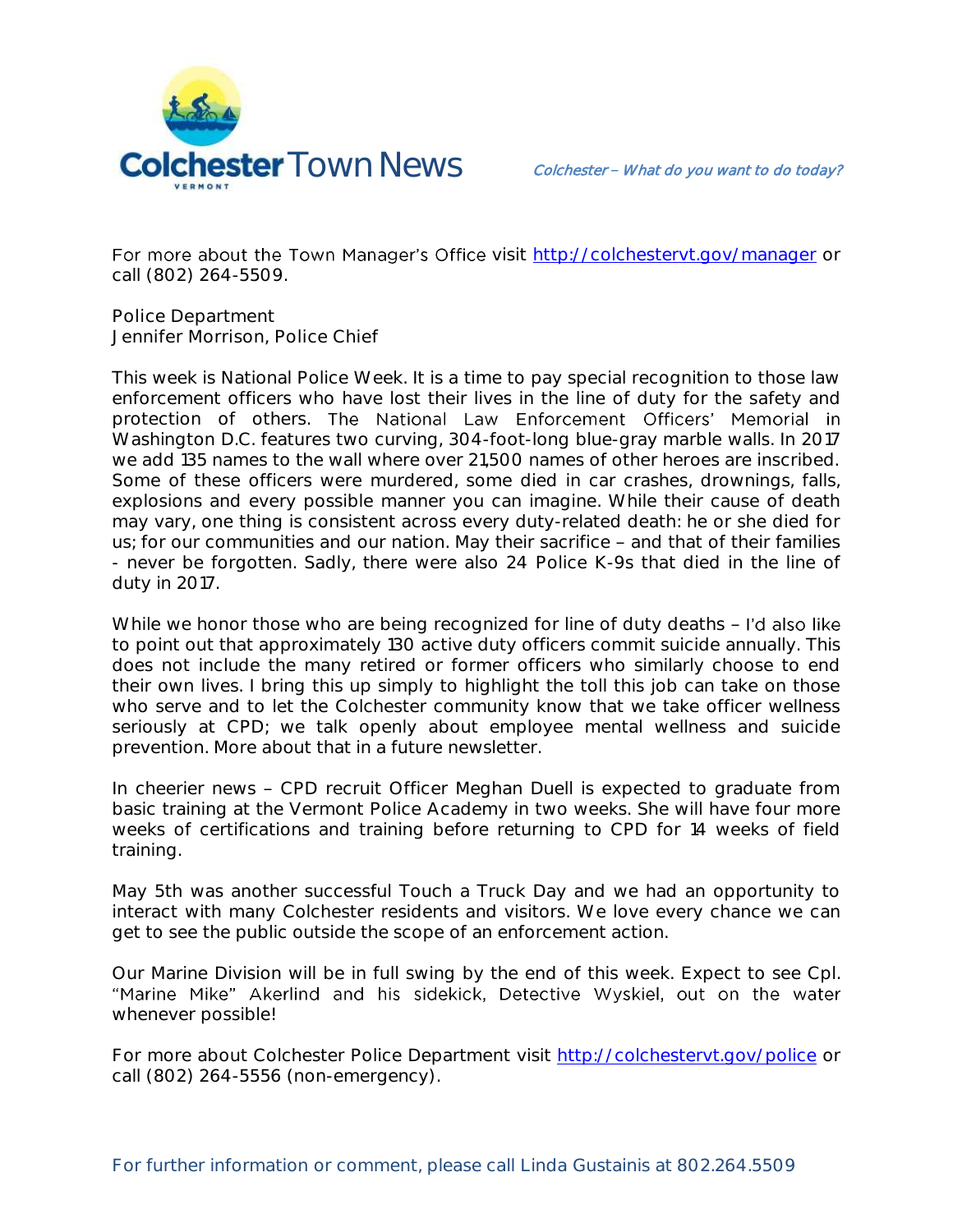

**Rescue and Technical Rescue Squads Amy Akerlind, Rescue Chief**

## EMS Strong: National EMS Week is May 20-26!

The EMS Strong campaign seeks to celebrate, unify, and inspire the men and women of our nation's emergency medical services. Created by the American College of Emergency Physicians (ACEP) in partnership with the National Association of Emergency Medical Technicians (NAEMT), EMS Strong brings together associations, EMS services, sponsors and national media to honor the dedication of EMS practitioners nationwide.

Come celebrate with us at our Annual Open House When: Wednesday, May 23, 6:00-8:00PM Where: Rescue Station, 687 Blakely Rd.

Check out the Ambulances, Fire Trucks, Police Cars, and Technical Rescue Trucks! We will have hot dogs, ice cream and refreshments. The will be awesome prizes, a K9 demonstration, and much more! See you there!

For more about Colchester Rescue, please visit [http://colchestervt.gov/rescue](http://colchestervt.gov/rescue/index.shtml) or call (802) 264-5990.

**Upcoming Town Meetings\***

- **Planning Commission:** 1st & 3rd Tuesdays of the month, 7:00pm. June meetings: 6/5 & 6/19
- **Development Review Board:**  $2^{nd}$  Wednesday of the month, 7:00pm. Next meeting: 6/13
- **Recreation Advisory Board:** 2<sup>nd</sup> Wednesday of the month, 7:00am, Champlain Room, 2nd floor, Next meeting: 6/13
- **Conservation Commission:** 3rd Monday of the month, 7:00pm, at the Bayside Activity Center or per agenda. Next meeting: May 21
- Selectboard: 2nd & 4th Tuesday of the month, 6:30pm. Next meeting: May 22; June meetings: 6/12 & 6/26
- **Cemetery Advisory Committee:** 3rd Wednesday of the month at 8:00am at the Town Offices in the Champlain Room, 2<sup>nd</sup> floor. Next meeting: May 23

\*All meetings take place at the Colchester Town Offices, 781 Blakely Road, in the Outer Bay Conference Room on the 3<sup>rd</sup> floor unless otherwise noted.

**Notices:** 

The Town Offices will be closed Monday, May 28 in observance of Memorial Day.